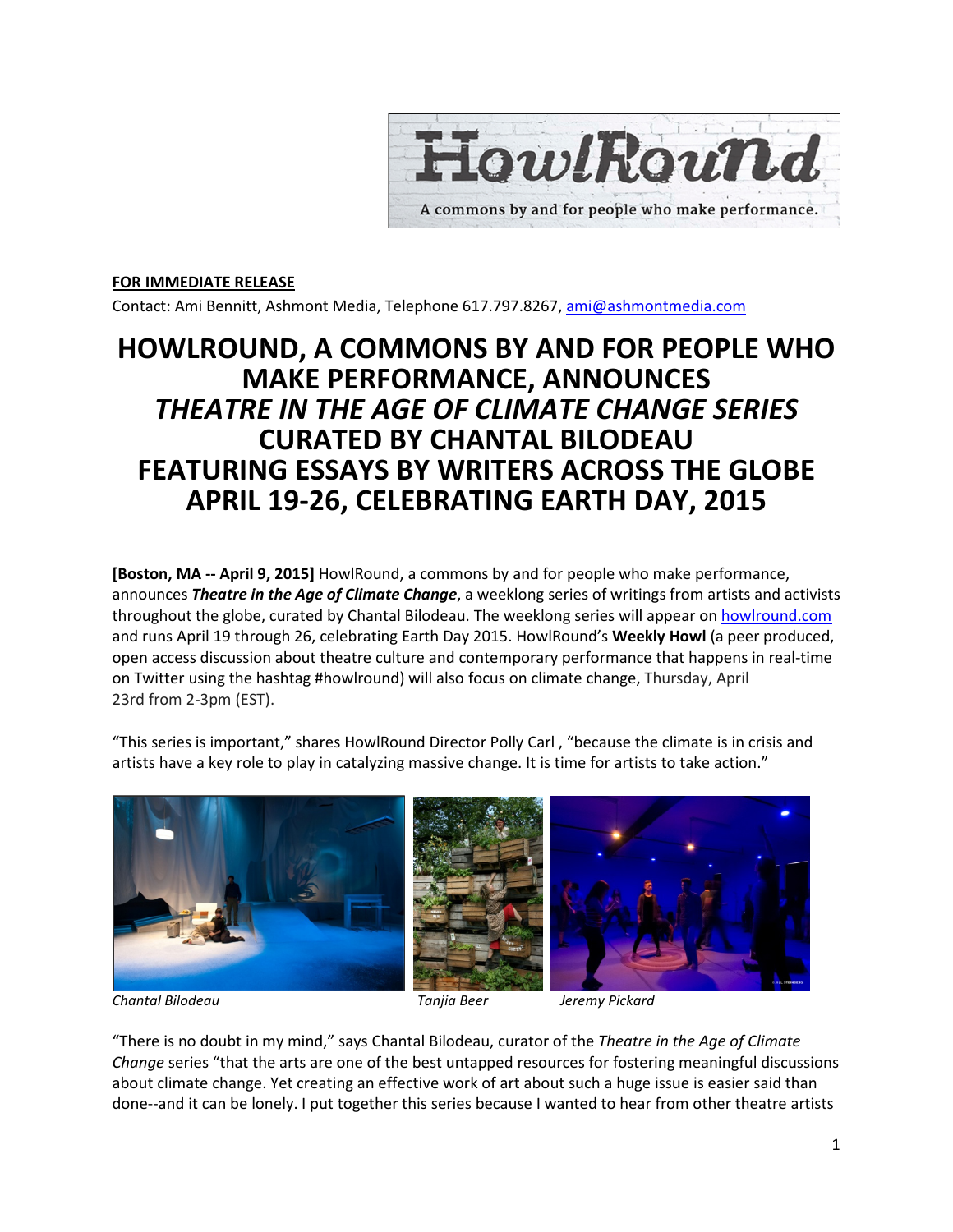who have the same concerns I have, and because I thought our questions and strategies might inspire others to take up the challenge."

#### **Chantal Bilodeau, series curator, April 19, 2015**

*Recently I was recounting a difficult personal event to a friend, laying out the plot, so to speak, and supplementing it with pertinent details. But then my friend stopped me and said "Yes, but how do you feel?" Scientists have been telling us the plot of climate change for some time now, but no one is asking how we feel. There are very few public arenas where we can struggle, as a community, with our anger, sadness, fear, grief and confusion. Yet we need to process those feelings in order to move forward. This Theatre in the Age of Climate Change series is an effort to open up a dialogue about how we, theatre artists, can (and do) create safe spaces for audiences to confront the difficult reality of climate change, while providing them with reasons to be excited and hopeful about the future.* 

Chantal Bilodeu is a New York-based playwright and translator originally from Montreal. She is the Artistic Director of The Arctic Cycle – an organization created to support the writing, development and production of eight plays that examine the impact of climate change on the eight countries of the Arctic – and the founder of the blog Artists And Climate Change. Click here for more information.

# **Alanna Mitchell, April 20, 2015**

*The process of a science journalist turning her book Sea Sick into a one-woman play, and the challenges of making an ending to her narrative.*

Alanna Mitchell is an award-winning Canadian journalist, and author, who writes about science and social trends. She is a global thinker who specializes in investigative reporting. Her most recent fulllength book, Sea Sick: The Global Ocean in Crisis, is an international best seller that won the prestigious U.S.-based Grantham Prize for excellence in environmental journalism. Her one-woman play based on that book was nominated for a Dora award and she is performing it on a national tour. Click here for more information.

# **Sarah Cameron Sunde, April 21, 2015**

*A performance artist making 36.5 / a durational performance with the sea, a project with the goal of performances on the six livable contents over the next three to five years, culminating with a large scale event where 100 people stand in water in New York City, and thousands elsewhere on the planet, all considering the water in August of 2020.* 

Sarah Cameron Sunde is a New York based director who collaboratively creates interdisciplinary performances for the stage and beyond. She started directing while living in England in 1997 and was influenced by European traditions of expressionism and devising theater. She has directed several U.S. debut productions of plays by contemporary international master playwrights. Click here for more information.

#### **Tanja Beer, April 22, 2015**

*A stage designer asking the question, "Can we create designs that not only enrich our audience, but our community and environment as well?" This question was used to create The Living Stage, a project combining stage design, permaculture, and community engagement to create a recyclable, biodegradable, and edible performance.*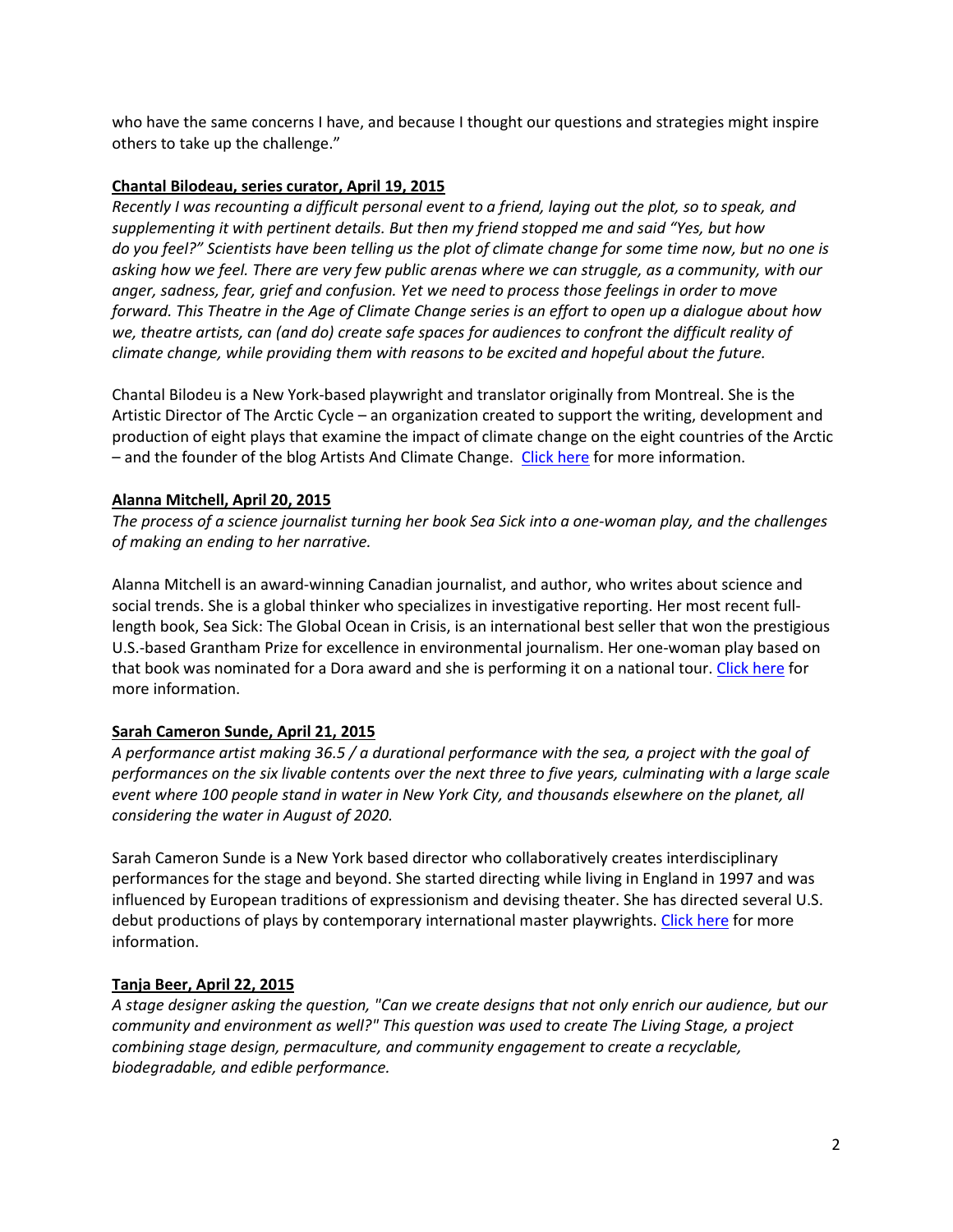Tanja Beer is a leader in ecological design practice and has created over 50 designs for a variety of theatre companies and festivals in Australia and Europe. She has received numerous grants and awards and has taught subjects in Scenography, Performance Making, Sustainable Production, Design Research, Ecological Design and Climate Change at numerous Universities in Australia and around the world. Her work was recently selected for the British contingent of the 2015 Prague Quadrennial and will be exhibited at the Victoria and Albert Museum in London. Click here for more information.

#### **Marte Røyeng, April 23, 2015**

In 2012 premiered new musical *Rottefangeren (The Rat Catcher),* produced by the Oslo-based group Scenelusa Productions. It explores how a community responds to difficult changes, eventually overcoming greed and realizing what's truly valuable. The musical explores the idea of building a sustainable world, even though climate change isn't always visible.

Marte Røyeng, based in Norway, is a musician, songwriter and composer. She is part of the group Scenelusa Productions, which produces theatre projects with children and youth, encouraging them to engage in their world through art. Click here for more information.

### **Elizabeth Doud, April 24, 2015**

Discusses the role of artists as activists, the need to infuse climate change work with poetics, and having the courage to put ourselves out there for the love of our planet.

Elizabeth Doud, based in New Orleans, has an arts background rooted in creative writing and contemporary performance, and over eighteen years' experience as an arts organizer and educator, with emphasis on international cultural exchange.

#### **Jeremy Pickard, April 25, 2015**

Explores his company making eco-theatre where content, process, and production are connected to complex environmental problems. Their plays are constructed using three essential tools: impossible questions, limitations, and hope.

Jeremy Pickard, based in New York, works with Superhero Clubhouse, a collective of artists and environmental advocates working at the intersection of science and theatre.

#### **Jennifer Sokolove, April 26, 2015**

Her piece explores the Compton Foundation, which has recently begun exploring grant making at the intersection of art and activism, whereas they used to focus on traditional methods for advancing environmental change.

Jennifer Sokolove, based in Redwood City, California, manages The Compton Foundation's grant making programs in environment, peace, and reproductive health, and represents the Foundation in the nonprofit and philanthropic communities. Click here for more information.

-----------------

Click here to view previous HowlRound content related to the environment and climate change.